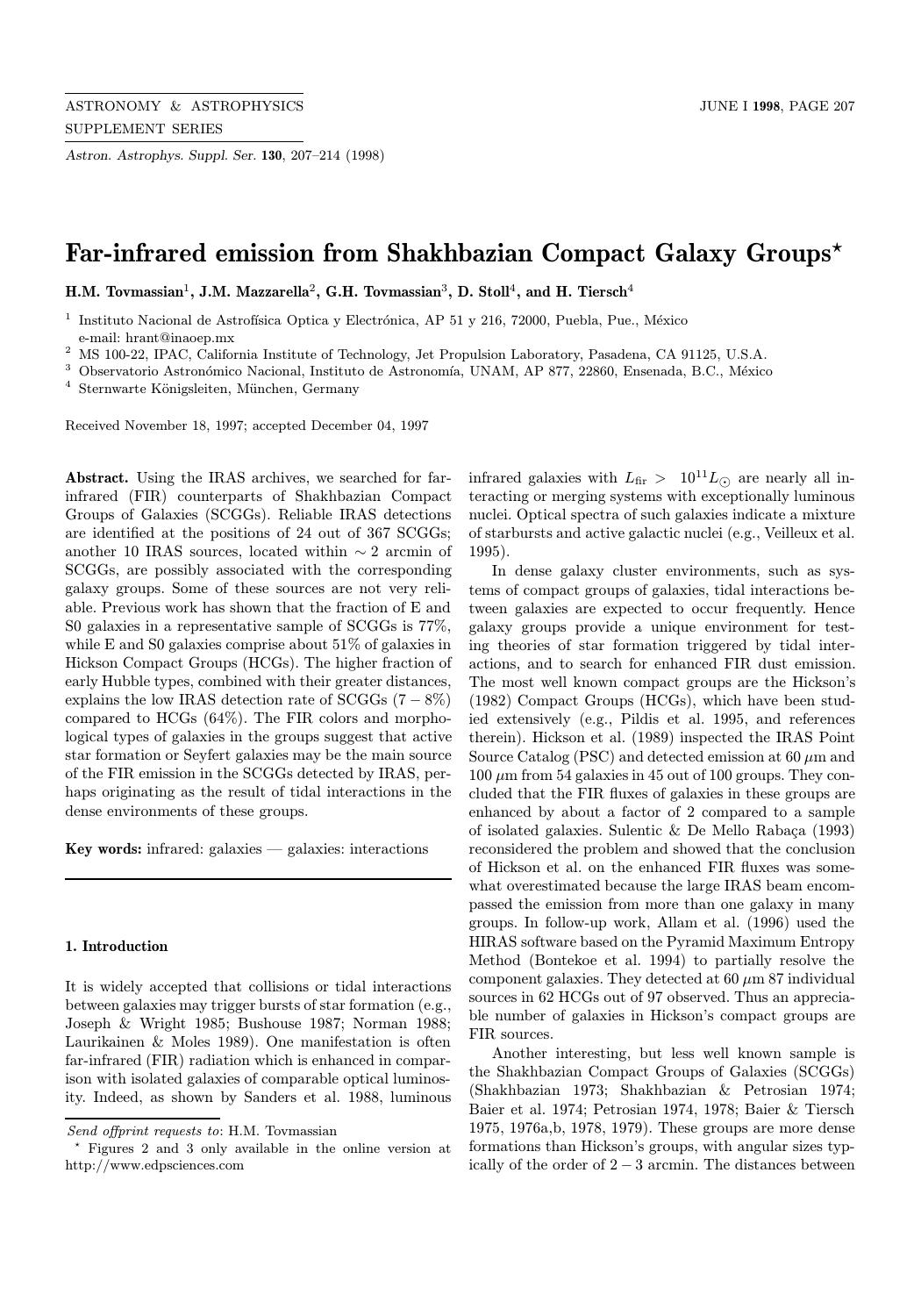galaxies in SCGGs are  $3 - 5$  times the diameter of a typical member galaxy, and the density of galaxies in the groups approaches  $10^3 - 10^4$  Mpc<sup>-3</sup>. Hence these groups are very compact. An investigation of the axial ratios of the SCGGs (Oleak et al. 1995) showed that these systems are usually highly flattened, with a prolate spheroidal shape ("cigars"). Each SCGG consists typically of 5–15 members. The apparent magnitude of member galaxies ranges approximately from  $14^{\rm m}$  to  $19^{\rm m}$ . Almost all galaxies in the groups appeared very red on the POSS prints.

The member galaxies in SCGGs were initially described as being compact ("Compact Groups of Compact Galaxies"). Since they have relatively high surface brightness and usually lack diffuse borders (Shakhbazian 1973) they seemed to be compact on the POSS prints. Later studies showed, however, that the group members are mostly ordinary E or S0 galaxies. The impression of compact galaxies was strenghten due to contamination by foreground stars (Bettoni & Fasano 1993) in some groups in the original lists. However, recent spectral observations showed that contamination by stars is minimal (Tiersch et al., in preparation). Nevertheless, the original "compact" description of the member galaxies is no longer considered significant.

Being very dense, compact and flattened, the SCGGs are fruitful laboratories to study processes of dynamical friction, tidal interaction, collisions and galaxy merging. The SCGGs have attracted little attention until recently because they are more distant and fainter than HCGs. Indeed, although the redshifts of only a small sample (∼ 50) of relatively bright SCGGs are known, a comparison of the redshift distributions (Fig. 1) shows that the median distance of SCGGs is at least three times larger than the median distance of HCGs. The redshifts of HCGs are taken from Hickson et al. (1988), and most redshifts for SCGGs are as yet unpublished data (Tiersch et al., in preparation). On the other hand the average flux density of HCGs at 60  $\mu$ m is about 1.4 Jy, and the nominal threshold detection of the IRAS Faint Source Survey presented in the Faint Source Catalog (FSC) and Faint Source Catalog Regect (FSCR) is  $\sim$  0.22 Jy. Therefore, assuming comparable FIR luminosity distributions of the galaxies in HCGs and SCGGs, FIR emission should be detectable by IRAS from SCGGs with the lowest redshifts or highest luminosities.

In this paper we report the results of a search for FIR emission from SCGGs using the IRAS archives. In Sect. 2 the IRAS data processing methods are reviewed; the results are presented in Sect. 3; and in Sect. 4 we briefly discuss the results and point out directions for future work.

### 2. The reduction of the IRAS data

The original SCGG lists (Shakhbazian 1973; Shakhbazian & Petrosian 1974; Baier et al. 1974; Petrosian 1974, 1978;

**HCGs** 35  $\alpha$ sooc- $0.05$  $\epsilon$  $\overline{0}$  $0.15$  $0.2$ 

Fig. 1. Histograms of redshifts of HCGs and of SCGGs

Baier & Tiersch 1975, 1976a,b, 1978, 1979) contain 377 groups. In our study the groups Shkh 12, 78, 146, 180 and 275 were omitted because they have been found to contain mainly foreground stars. We were not able to reidentify four other groups (Shkh 206, 241, 301 and 353) since their positions in the original lists were incorrect. There was also one duplication (Shkh  $214 = Shkh 252$ ). Thus we searched for FIR emission in the IRAS archives at the positions of 367 SCGGs with accurate coordinates measured from the Digitized Sky Survey or other data (Stoll et al. 1993a,b, 1994a,b, 1996a,b,c, 1997a,b,c). The IRAS Point Source Catalog (PSC), the Faint Source Catalog (FSC) and the Faint Source Catalog Rejects (FSCR) were first searched for positional matches within SCGG boundaries. The fluxes of suspected weak sources with no cirrus contamination flags in the catalogs were measured using the Scan Processing and Integration (SCANPI) method of coadding the 1–dimensional IRAS scans (Helou et al. 1988). A detection was considered reliable if the FIR source was found within about 1 arcmin from the brightest galaxy in the group (consistent with the positional uncertainty ellipse from the FSC or FSCR), if one or more galaxies was found within the 60  $\mu$ m IRAS beam, and if the signal to noise ratio (SNR) at 60  $\mu$ m was larger than 4. The 60  $\mu$ m IRAS band was by far the most sensitive for the detection of SCGGs, as for extragalactic objects in general. Full Resolution Coadded (FRESCO) images of 1 square degree fields were also examined for groups with candidate detections from the FSC, FSCR, or SCANPI. Since FRESCO images do not have the large-scale background removed (they are not point-source filtered), they provide additional information about the group environments, such as possible confusion due to nearby stars or Galactic cirrus.

In the SCANPI processing, the median of all acceptable scans was used to estimate the flux densities from each source. Most sources are weak point sources, and the flux density based on the template amplitude fit was used. In a few cases there were signs of slightly extended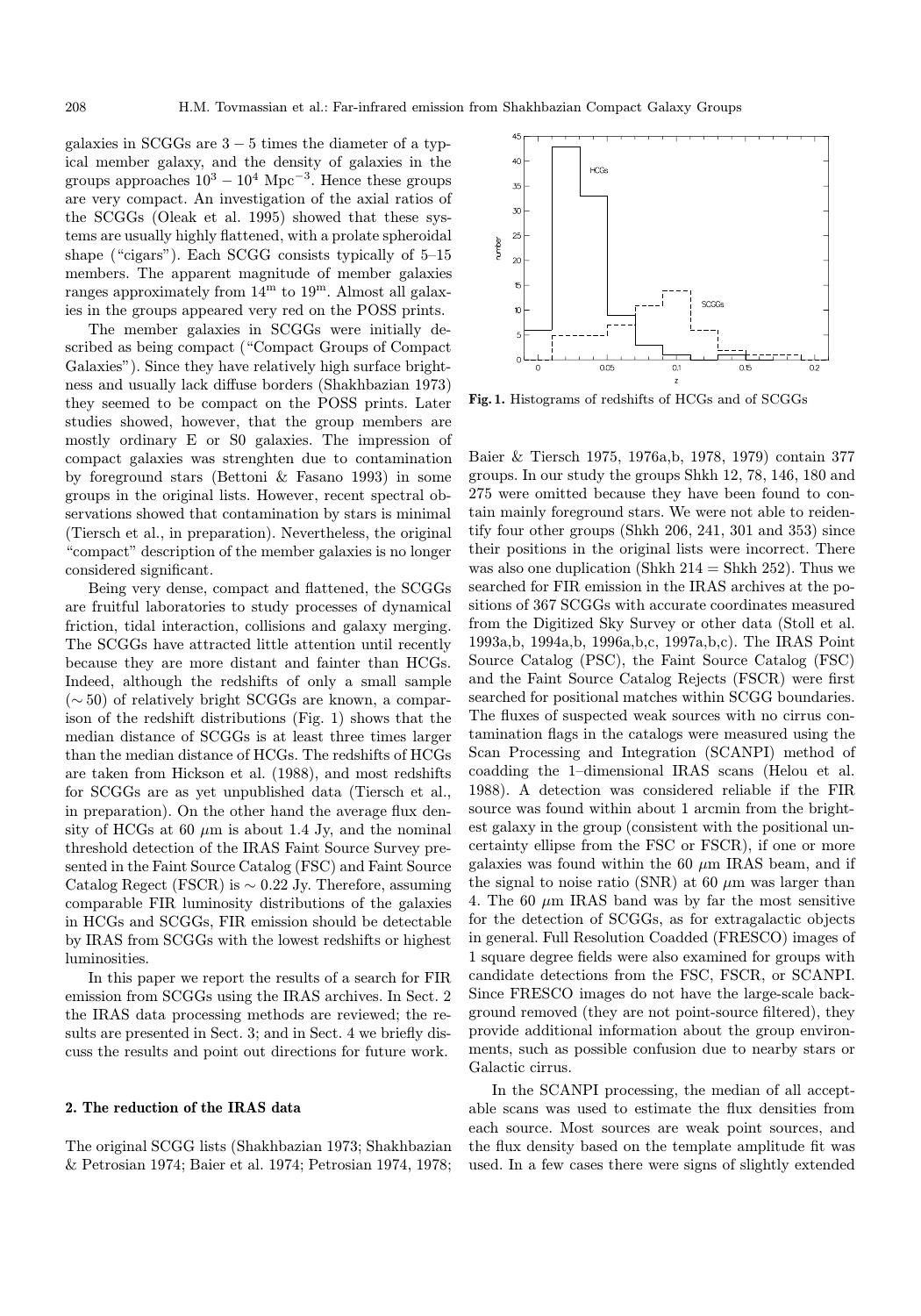emission, and the total flux within the beam area was used as the best estimator. In cases where a source is listed in the FSC or FSCR, SCANPI often provides a reliable  $100 \mu m$  flux density estimate that is not in the catalogs.

# 3. Results

FIR sources were reliably detected at the positions of 24 out of the considered 367 SCGGs. Data for the detected FIR sources is presented in Table 1. Column 1 lists the Shakhbazian designation of the group in the first row. In the second row of Col. 1 the identification number of the galaxy (as labeled on the original SCGG finding charts) which is within the 60  $\mu$ m IRAS beam and is suspected to be the dominant FIR emitter, based on proximity to the IRAS source position and optical brightness, is given. Column 2 gives the diameter of the group in arcminutes. In Cols. 3 and 4 the right ascension and declination (J2000.0) of the IRAS source are listed in the first row; the coordinates of the suspected dominant FIR-emitting galaxy are listed below. In Cols. 5, 6, and 7 the flux densities at 25  $\mu$ m, 60  $\mu$ m and 100  $\mu$ m are presented together with their SNR (in parentheses). The fluxes determined by the SCANPI method in some cases differ from that given in the IRAS catalogs. This is generally due to underestimates of flux densities in the IRAS catalogs for sources which are slightly resolved by the IRAS beam.

Isophotes of the detected FIR sources at 60  $\mu$ m overlaid on  $POSS<sup>1</sup>$  E (red) images of the groups are presented in Fig. 2. To produce these plots, the IRAS FRESCO/HIRES images in cartesian (nearly orthographic) B1950 coordinates were contoured into "vector files" in the B1950 system. Then the AGRA package developed at IPAC was used to project the contour vectors point-by point into the J2000 "plate" projection system of the DSS images. The reprojected contours were then overlayed on a grayscale of the J2000 DSS image, and a coordinate grid and scale were added using the IPAC Skyview image analysis package.

As mentioned above, the angular sizes of SCGGs are very small and in many cases they are of the order of  $1 - 2$  arcmin. This is smaller than the angular resolution (beam size) of IRAS at 60  $\mu$ m, which is nominally  $5' \times 2'$ FWHM. Hence usually it is impossible to determine which galaxy of the group might be the dominant FIR emitter.

It is likely, as suggested by Sulentic  $\&$  De Mello Rabaça (1993) for HCGs, that more than one galaxy in the group contributes to the total observed FIR emission. In some cases, such as Shkh 22, 176 and 243, the FIR source is extended, providing evidence that more than one galaxy contributes to the FIR emission. The second IRAS source within the boundaries of Shkh 22 may be associated with galaxies No. 2 and/or 3. Thus, it is possible that in some cases IRAS has detected the integral FIR emission of a few galaxies in the groups.

Several IRAS sources were detected in the vicinity of SCGGs, but with positions and uncertainty ellipses centered outside the group boundaries. Most of these have been identified with galaxies or stars that are merely projected near the corresponding SCGGs. For 10 remaining SCGGs, IRAS sources were found close to the groups, but SCGG galaxy members could not be confidently identified as the FIR source for various reasons. The 10 SCGGs with possible IRAS detections are presented in Table 2, where the columns contain the same parameters as the first row in Table 1. Since the IRAS detector in-scan and cross-scan widths at 60  $\mu$ m were  $\sim$  2.5 and  $\sim$  4 arcmin respectively, it is possible that these IRAS sources may be associated with members of the galaxy groups. However, confusion with foreground Galactic cirrus, lack of FSC or FSCR counterparts, or location near the edge of the IRAS beam make the identification very uncertain. The remarks following Table 2 indicate why each IRAS source has an uncertain association with the corresponding galaxy group. Figure 3 presents IRAS isophotes overlayed on visual DSS fields for the sources in Table 2.

# 4. Discussion

The percentage of SCGGs with confident FIR detections  $({\sim}7\%)$  is appreciably less than in HCGs (64%). One reason for the smaller percentage of FIR detections among Shakhbazian groups is probably their large distances. The median redshift of extragalactic objects selected by their 60  $\mu$ m IRAS emission is  $z = 0.03$  (Kleinmann & Keel 1987). This corresponds to a median FIR luminosity of  $\sim 2 \; 10^{10} L_{\odot}$ . Among the sample of  $\sim 50$  Shakhbazian groups investigated spectroscopically to date, only 5 groups have  $z \leq 0.03$ , and the median redshift is  $z =$ 0.0825. Thus only relatively strong FIR sources with luminosity above  $\sim 10^{11} L_{\odot}$  are detectable at these redshifts. The redshifts of only 4 Shakhbazian groups (Shkh 16, 331, 344, and 351) with detected FIR emission are known. These groups have 60  $\mu$ m luminosities comparable to the most luminous HCGs.

What type of objects could be responsible for the observed FIR emission in SCGGs? A dominant population in HCGs are E/S0 galaxies, that are known to be very weak FIR emitters compared to later Hubble types (de Jong et al. 1984). Galaxy-galaxy interactions

<sup>1</sup> The images of the SCGGs were obtained using the photographs of the National Geographic Society-Palomar Observatory Sky Survey (NGS-POSS) obtained with the Oschin Telescope on Palomar Mountain. The NGS-POSS was founded by a grant from the National Geographic Society to the California Institute of Technology. The plates were processed into the present compressed digital form with their permission. The Digitized Sky Survey (DSS) was produced at the Space Telescope Science Institute under US Government grant NAG W-2166.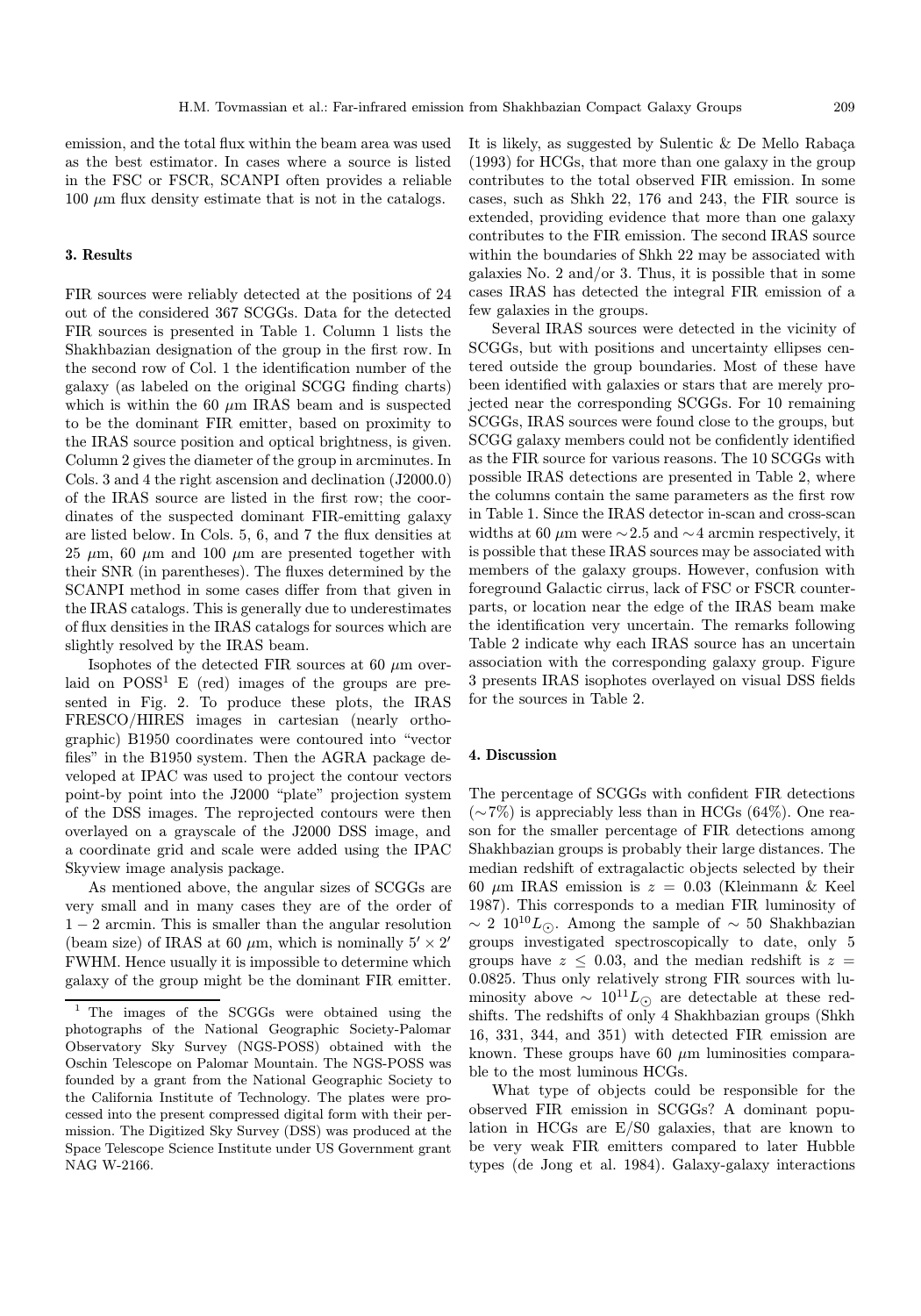involving close, penetrating collisions, which are expected to be frequent in compact groups, are believed to trigger star formation processes or non-thermal nuclear activity associated with Seyfert nuclei. The latter are often associated with strong far-infrared flux (Antonucci & Olszewski 1985, 1986; Aaronson & Olszewski 1984) and they are believed to be the main source of FIR emission in dense groups. Even galaxies with mild activity according to the Byurakan classification of galaxies (Kalloglian & Tovmassian 1964) are relatively strong FIR emitters (Tovmassian 1994). At the same time, it is known that starburst and Seyfert galaxies are relatively blue objects. Unfortunately, at present there is insufficient photometric data on the Shakhbazian groups to determine whether groups with detected FIR emission contain bluer galaxies on average than those undetected by IRAS.

Recent searchers for signatures of tidal interactions and merging in the early-type galaxies that dominate HCGs (Zepf et al. 1991, Bettoni & Fasano 1993; Zepf 1993; Whitmore et al. 1993; Fasano & Bettoni 1994) have found that very few elliptical galaxies in HCGs have colors indicating recent star formation. In addition, the morphologies of galaxies in HCGs reveal only moderate evidence for tidal interactions and few clear cases of merging. Moles et al. (1994) made an extensive UBV photometry for 177 galaxies in HCGs and concluded that the star formation rate in these groups is only weakly enhanced compared to isolated galaxies. Moreover, Pildis et al. (1995) stressed that a straightforward explanation of the interaction history of HCGs is rather difficult. In addition, Kennicutt et al. (1987) showed that interaction-enhanced star formation is only a marginal effect in optically selected samples, while interactions are more significant in FIR-selected galaxy samples.

Proceeding from the morphological types of the constituent galaxies, N-body simulations suggest that Shakhbazian groups are a longer-lasting and more evolved type of system than the HCGs. Indeed, SCGGs contain on average a higher percentage of E's and S0's than the HCGs. While E and S0 galaxies comprise about 51% of galaxies in HCGs (Hickson et al. 1989), the fraction of E/S0 galaxies in a sample of 243 galaxies in SCGGs is 77% (Tiersch et al. 1996b). Thus the fraction of spirals, which have higher FIR luminosity for a given optical luminosity than E and S0 galaxies, is smaller among SCGGs than in the HCGs. It is remarkable that FIR emission was detected from only two (Shkh 16 and 351) out of 10 SCGGs with  $z \sim 0.05$ , while about half of HCGs at these redshifts has detectable FIR emission. Another possibility is that in the dense environments of SCGGs the gas and dust in disk galaxies may be swept out after numerous encounters. This, combined with the greater distances of SCGGs would explain their low IRAS detection rate compared to HCGs.

Recent studies (Tiersch et al. 1997) show that a significant fraction of Shakhbazian groups contain emissionline objects, including some Seyfert galaxies. Emission-line galaxies have been found in approximately one third (12 out of 36) of SCGGs which have been investigated spectroscopically to date. Assuming that this fraction is typical also for the SCGGs detected by IRAS (which do not yet have spectral data), and assuming that about 50% of Seyfert galaxies have 60  $\mu$ m luminosities in excess of  $\sim 10^{10} L_{\odot}$  (Miley et al. 1985), using the above mentioned approximate limit of detectability at the typical redshifts of SCGGs ( $L_{\text{FIR}} \sim 10^{11} L_{\odot}$ ), the FIR detection fraction of ∼7% for SCGGs may be explained by gas-rich newcomers falling from the outskirts of the groups into their inner region, where strong gravitational interactions result in star formation and enhanced FIR luminosity.

A number of SCGGs with IRAS detections also have radio continuum emission, which is generally characteristic of AGNs. Some SCGGs have an X-ray counterpart that may be due to the AGN of a corresponding galaxy in the group, or, more likely, to a hot intracluster gas (Tiersch et al. 1996a).

Future work should include spectroscopic observations of members of Shakhbazian groups, especially those with detected IRAS emission, in order to determine their distances, velocity dispersion, masses, luminosities, colors and other properties.

Acknowledgements. HMT and GHT are grateful to IPAC and JPL for financial support during the work at the IPAC, and to C. Beichman for hospitality. HMT was supported by the CONACYT research grant No. 5-000PE and by the DAAD. JMM was supported by the Jet Propulsion Laboratory, California Institute of Technology, under contract with NASA. HT is grateful to the Government of the land Brandenburg for the support of this work and DS acknowledges the support of the Deutsche Forschungsgemeinschaft, DFG project number TI 215/7-1.

#### References

- Aaronson M., Olszewski E.W., 1984, Nat 309, 414
- Allam S., Assendorp R., Longo G., Braun M., Richter G.M., 1996, A&AS 117, 39
- Amirkhanian A.S., 1989, Soob. Byurakan Obs. 61, 27
- Antonucci R.J., Olszewski E.W., 1985, AJ 90, 2203
- Antonucci R.J., Olszewski E.W., 1986, AJ 91, 56
- Baier F.W., Petrosian M.B., Tiersch H., Shakhbazian R.K., 1974, Afz 10, 327
- Baier F.W., Tiersch H., 1975, Afz 11, 221
- Baier F.W., Tiersch H., 1976a, Afz 12, 7
- Baier F.W., Tiersch H., 1976b, Afz 12, 409
- Baier F.W., Tiersch H., 1978, Afz 14, 279
- Baier F.W., Tiersch H., 1979, Afz 15, 33
- Becker R.H., White R., Helfand D.J., 1995, ApJ 450, 559
- Bettoni D., Fasano G., 1993, AJ 105, 1291
- Bontekoe T.R., Koper E., Kester D.J.M., 1994, A&A 284, 1037
- Bushouse H.A., 1987, ApJ 320, 49
- Douglas J.N., Bash F.N., Bozyan F.A., Torrence G.W., Wolfe C., 1996, AJ 111, 1945
- Fasano G., Bettoni D., 1994, AJ 107, 1649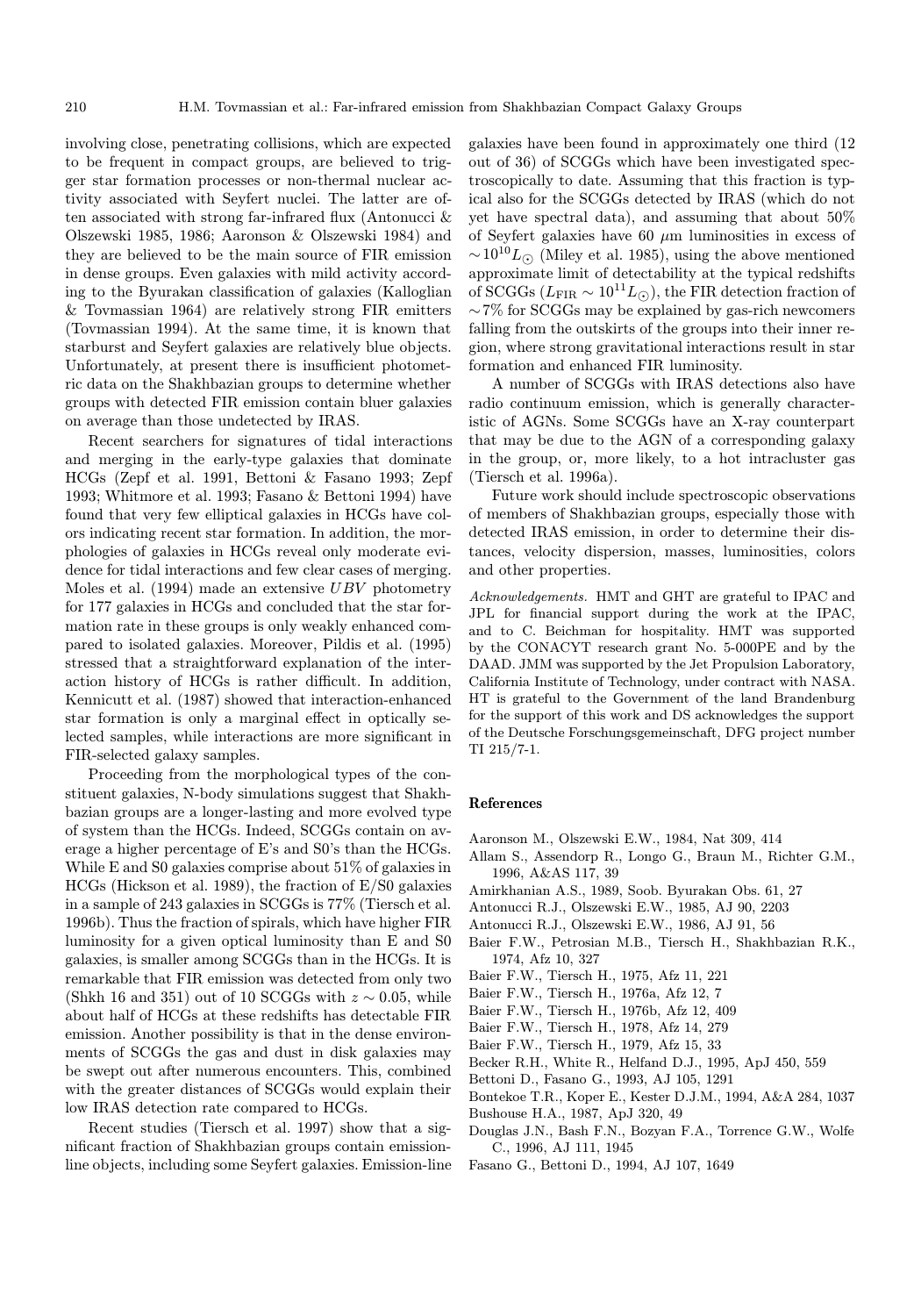H.M. Tovmassian et al.: Far-infrared emission from Shakhbazian Compact Galaxy Groups 211

- Gregory P.C., Condon J.J., 1991, ApJS 75, 1011
- Hales S.E.G., Waldram E.M., Rees N., Warner P.J., 1995, MNRAS 274, 447
- Helou G., Khan I., Malek L., Boechmer L., 1988, ApJS 68, 151
- Hickson P., 1982, ApJ 255, 382
- Hickson P., Kindl E., Huchra J.P., 1988, ApJ 331, 64
- Hickson P., Menon T. K., Palumbo G.G.C., Persic M., 1989, ApJ 341, 679
- Jong T. de, Clegg P.E., Soifer B.T., Rowan-Robinson M., et al., 1984, ApJ 278, L67
- Joseph R.D., Wright G.S., 1985, MNRAS 214, 87
- Kalloglian A.T., Tovmassian H.M., 1964, Contr. Byurakan Obs. 36, 32
- Kennicutt Jr R.C., Keel W.C., van de Hulst J.M., Hummel E., Roettiger K.A., 1987, AJ 93, 1011
- Kleinmann S.G., Keel W., 1987, in: Persson C. (ed.): Star Formation in Galaxies, Washington DC: US Govt. Print. Off., p. 559
- Kodaira K., Sekiguchi M., Sugai H., Doi M., 1991, PASJ 43, 169
- Laurikainen E., Moles M., 1989, ApJ 345, 176
- Mathewson D.S., Ford V.L., 1996, ApJS 107, 97
- Miley G.K., Neugebauer G., Soifer B.T., 1985, ApJ 278, L79
- Moles M., Olmo A. del, Perea J., Masegosa J., Marquez I., Costa V., 1994, A&A 285, 404
- Norman, C.A., 1988, in: Ruritz R., Fich M. (eds.): Galactic and Extragalactic Star Formation. Dordrecht, D. Reidel
- Oleak H., Stoll D., Tiersch H., MacGillivray H.T., 1995, AJ 109, 1485
- Petrosian M.B., 1974, Afz 10, 471
- Petrosian M.B., 1978, Afz 14, 631
- Pildis R.A., Bregman J.N., Schombert J.M., 1995, AJ 110, 1498
- Sanders D.B., Soifer B.T., Elias J.H., Madore B.F., Matthews K., Neugebauer G., Scoville N.Z., 1988, ApJ 325, 74
- Shakhbazian R.K., 1973, Afz 9, 495
- Shakhbazian R.K., Petrosian M.B., 1974, Afz 10, 13
- Stoll D., Tiersch H., Oleak H., Baier F., MacGillivray H.T.,

1993a, Astron. Nachr. 314, 225

- Stoll D., Tiersch H., Oleak H., Baier F., MacGillivray H.T., 1993b, Astron. Nachr. 314, 317
- Stoll D., Tiersch H., Oleak H., MacGillivray H.T., 1994a, Astron. Nachr. 315, 11
- Stoll D., Tiersch H., Oleak H., MacGillivray H.T., 1994b, Astron. Nachr. 315, 97
- Stoll D., Tiersch H., Braun, M., 1996a, Astron. Nachr. 317, 239
- Stoll D., Tiersch H., Braun, M., 1996b, Astron. Nachr. 317, 315
- Stoll D., Tiersch H., Braun, M., 1996c, Astron. Nachr. 317, 369
- Stoll D., Tiersch H., Cordis L., 1997a, Astron. Nachr. 318, 7
- Stoll D., Tiersch H., Cordis L., 1997b, Astron. Nachr. 318, 89
- Stoll D., Tiersch H., Cordis L., 1997c, Astron. Nachr. 318, 149
- Sulentic J.W., De Mello Rabaça D.F., 1993, ApJ 410, 520
- Tiersch H., Oleak H., Stoll D., Böhringer H., 1994, in: MacGillivray H.T. et al. (eds.) Astronomy from Wide-Field Imaging, IAU Symp. 161. Kluwer, Dordrecht, Boston, London, p. 623
- Tiersch H., Oleak H., Stoll D., Schwope A.D., Neizvestny S., Böhringer H., MacGillivray H.T., 1996a, Max-Planck-Report 261, 125
- Tiersch H., Stoll D., Neizvestny S., Tovmassian H.M., Navarro S., 1996b, J. Korean Astron. Soc. 29, 59
- Tiersch H., Oleak H., Stoll D., Neizvestny S., Amirkhanian A.S., Egikian A.G., 1997, Afz (in print)
- Tovmassian H.M., 1994, ApJ 430, 139
- Veilleux S., Kim D.-S., Sanders D.B., Mazzarella J.M., Soifer B.T., 1995, ApJS 98, 171
- Visser A.E., Riley J.M., Rottgering H.J.A., Waldram E.M., 1995, A&AS 110, 419
- White R.L., Becker R.H., 1992, ApJS 79, 331
- Whitmore B.C., Gilmore D.M., Jones C., 1993, ApJ 407, 489 Zepf S.E., 1993, ApJ 407, 448
- Zepf S.E., Whitmore B.C., Levison H.F., 1991, ApJ 383, 524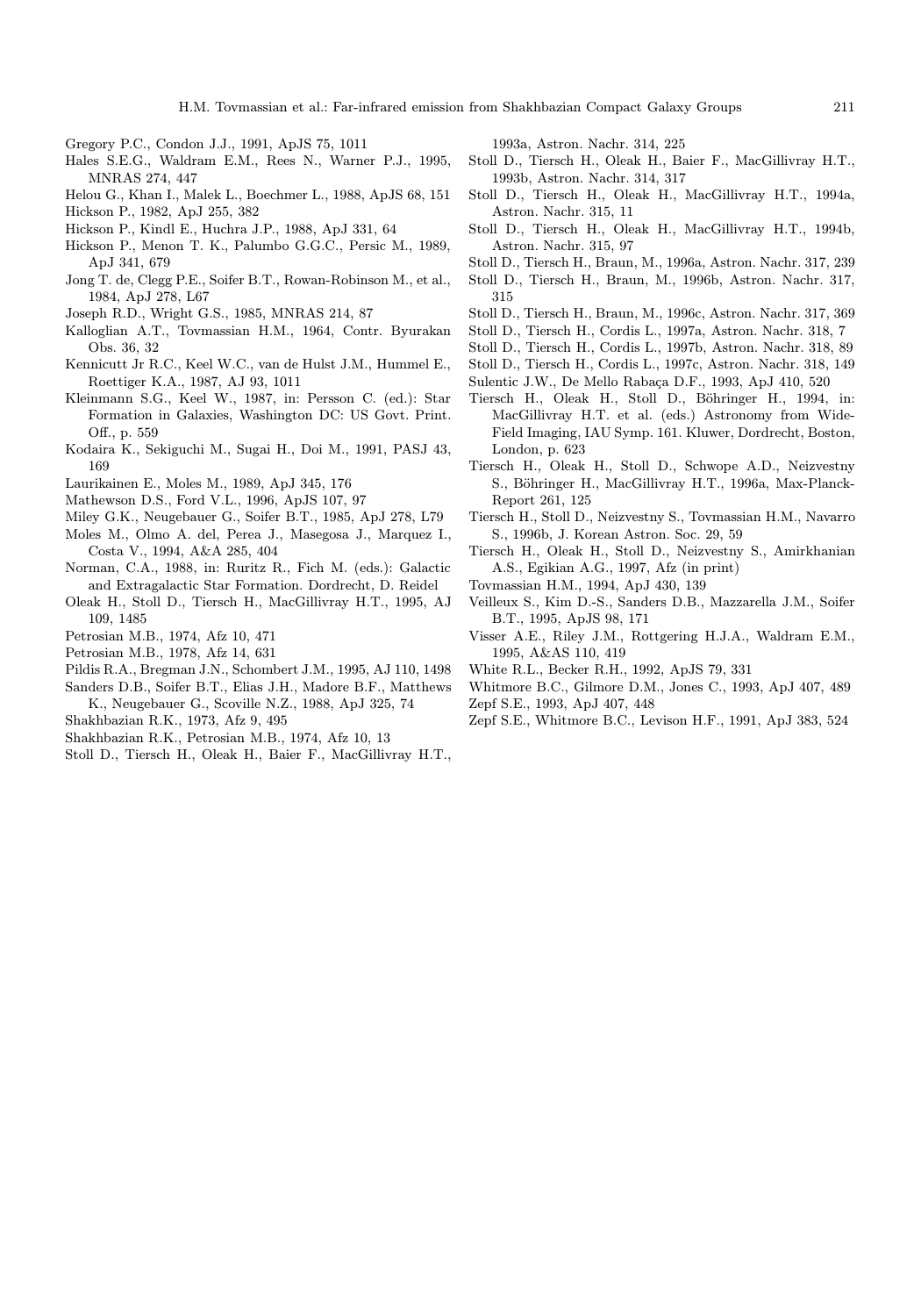Table 1. IRAS sources detected at the position of SCGGs

| Shkh<br>Gal             | D<br>$\lbrack$ | h m s                                  | $^{\prime\prime}$<br>$\circ$<br>$\prime$ | $(\mathrm{Jy})$ | $(\mathrm{Jy})$ | RA (J2000) Dec (J2000) 25 $\mu$ m (SNR) 60 $\mu$ m (SNR) 100 $\mu$ m (SNR)<br>$(\mathrm{Jy})$ |
|-------------------------|----------------|----------------------------------------|------------------------------------------|-----------------|-----------------|-----------------------------------------------------------------------------------------------|
| $013\ \ 1.8$<br>1       |                | 16 45 18.4<br>16 45 18.8               | 53 42 44<br>53 42 41                     | $<$ 0.07        | 0.30(8.9)       | 0.86(3.7)                                                                                     |
| 014 0.9                 |                | 14 25 20.0<br>14 25 20.3               | 47 15 28<br>47 15 33                     | ${<}0.06$       | 0.16(3.7)       | 0.40(5.5)                                                                                     |
| 2<br>016 5.0            |                | 16 49 13.4                             | 53 24 30                                 | ${<}0.06$       | 0.22(8.5)       | 0.85(7.2)                                                                                     |
| 3<br>022 1.5            |                | 16 49 12.3<br>15 45 48.9               | 53 24 18<br>55 06 33                     | ${<}0.05$       | 0.10(5.8)       | 0.37(7.4)                                                                                     |
| 4<br>$063\,$ $0.9$      |                | 15 45 47.9<br>11 29 33.5               | 55 06 31<br>42 26 36                     | ${<}0.13$       | 0.18(5.6)       | 0.22: (3.3)                                                                                   |
| 1<br>065 4.0            |                | 11 29 36.0<br>11 30 55.8               | 42 26 25<br>35 01 03                     | < 0.14          | 0.20(8.5)       | 0.35(3.8)                                                                                     |
| 27<br>074 4.2           |                | 11 30 55.0<br>14 20 54.3               | 35 01 06<br>43 03 24                     | ${<}0.08$       | 0.15(7.3)       | 0.61(3.8)                                                                                     |
| 9<br>104 1.2            |                | 14 20 55.1<br>09 27 14.9               | 43 03 32<br>52 58 29                     | ${<}0.07$       | 0.15(3.9)       | 0.34(3.5)                                                                                     |
| 2<br>135 2.4            |                | 09 27 13.2<br>16 13 26.3               | 52 58 43<br>64 21 25                     | ${<}0.05$       | 0.27(12.5)      | 0.38(6.3)                                                                                     |
| 1<br>168 3.3            |                | 16 13 25.5<br>18 27 31.7               | 64 21 32<br>83 06 04                     | ${<}0.03$       | 0.16(11.7)      | 0.52(4.6)                                                                                     |
| 1<br>176 1.0            |                | 18 27 34.5<br>00 08 17.8               | 83 06 03<br>29 59 21                     | ${<}0.56$       | 0.74(15.0)      | 1.60(12.8)                                                                                    |
| 1<br>243 3.9            |                | 00 08 21.1<br>12 09 31.3               | 29 59 18<br>32 24 48                     | < 0.11          | 0.13(4.5)       | 0.72(5.2)                                                                                     |
| 7<br>248 1.3            |                | 12 09 32.8<br>13 12 14.2               | 36 11 03                                 | ${<}0.14$       | 0.28(9.7)       | 0.93(9.5)                                                                                     |
| 4<br>251 3.2<br>2       |                | 13 12 15.6<br>13 36 50.7<br>13 36 50.9 | 36 11 12<br>36 50 22<br>36 50 20         | ${<}0.09$       | 0.28(9.5)       | ${<}0.32$                                                                                     |
| 254 3.3<br>3            |                | 13 56 19.9                             | 35 11 36                                 | ${<}0.08$       | 0.15(3.0)       | 0.53(4.6)                                                                                     |
| 257 2.7                 |                | 13 56 19.0<br>14 46 57.2               | 35 11 20<br>37 33 02                     | ${<}0.06$       | 0.17(7.0)       | 0.46(5.9)                                                                                     |
| 1<br>270                | 4.0            | 14 46 55.3<br>02 08 42.0<br>02 08 42.2 | 37 33 20<br>-13 57 33                    | ${<}0.16$       | 0.22(7.5)       | 0.55(7.8)                                                                                     |
| 1<br>$273\,.\,3.1$<br>3 |                | 02 52 37.1<br>02 52 36.0               | $-135807$<br>-13 06 09<br>-13 06 09      | 0.15(5.0)       | 0.37(10.4)      | 1.01(10.4)                                                                                    |
| 310<br>3                | 2.2            | 00 54 51.8<br>00 54 51.6               | $-03$ 43 22<br>$-03$ 43 09               | ${<}0.14$       | 0.40(12.3)      | 0.91(3.8)                                                                                     |
| 331 1.1<br>7            |                | 22 25 29.0<br>22 25 26.8               | $-02\;46\;51$<br>-02 47 02               | ${<}0.12$       | 0.17(3.8)       | 0.41(2.9)                                                                                     |
| 344 2.9<br>1            |                | 08 47 37.3<br>08 47 32.4               | 03 42 09<br>03 42 08                     | < 0.11          | 0.32(4.5)       | 0.75(9.6)                                                                                     |
| 351 2.5<br>6            |                | 11 10 24.5<br>11 10 24.7               | 04 49 43<br>04 49 47                     | ${<}0.15$       | 1.04(25.3)      | 3.27(26.7)                                                                                    |
| 371 0.9<br>2            |                | 11 43 30.4<br>11 43 32.8               | 21 54 27<br>21 54 05                     | $<$ 0.16        | 0.42(8.8)       | 1.12(9.4)                                                                                     |
| 376 1.9<br>4            |                | 13 56 35.9<br>13 56 35.7               | 23 21 40<br>23 21 37                     | 0.25(3.5)       | 0.20(6.5)       | 0.76(7.9)                                                                                     |
|                         |                |                                        |                                          |                 |                 |                                                                                               |

# Remarks to Table 1:

In the remarks below, F designates IRAS Faint Source Catalog sources, and Z designates Faint Source Catalog Reject sources.

- Shkh 013. F16441+5348. SCANPI shows source confusion at 100  $\mu$ m peaked about  $-4'$  in the in-scan direction. FRESCO confirms foreground confusion at  $100 \mu m$ . Therefore FSC flux densities are used. May be combined emission of very close galaxies 1 and 2.
- Shkh 014. F14234+4729. SCANPI template amplitude measurements used: confirms  $S(60 \mu m)$  from FSC, and adds a reliable  $S(100 \mu m)$  detection. May be combined emission of bright galaxies 2, 3, 5 and 6.
- Shkh 016. F16480+5329. SCANPI at the position of F16480+5329 reproduces the FSC estimate at 60  $\mu$ m, but adds a reliable 100  $\mu$ m detection. May be combined emission of galaxies 1, 2 and 3. Galaxy 3 is closest. The group is known also as I Zw 167 and Arp 330.  $z = 0.02913$  (Amirkhanian 1989). A radio source was observed at the position of the galaxy 1 (Gregory & Condon 1991; White & Becker 1992; Visser et al. 1995; Douglas et al. 1996).
- Shkh 022. Z15445+5515. SCANPI confirms FSCR 60  $\mu$ m measurement and adds reliable 100  $\mu$ m detection at position of Z15445+5515. May be integrated emission of galaxy pair 4 and 5.
- Shkh 063. Z11268+4243. SCANPI flux densities at the position of Z11268+4243 are used here.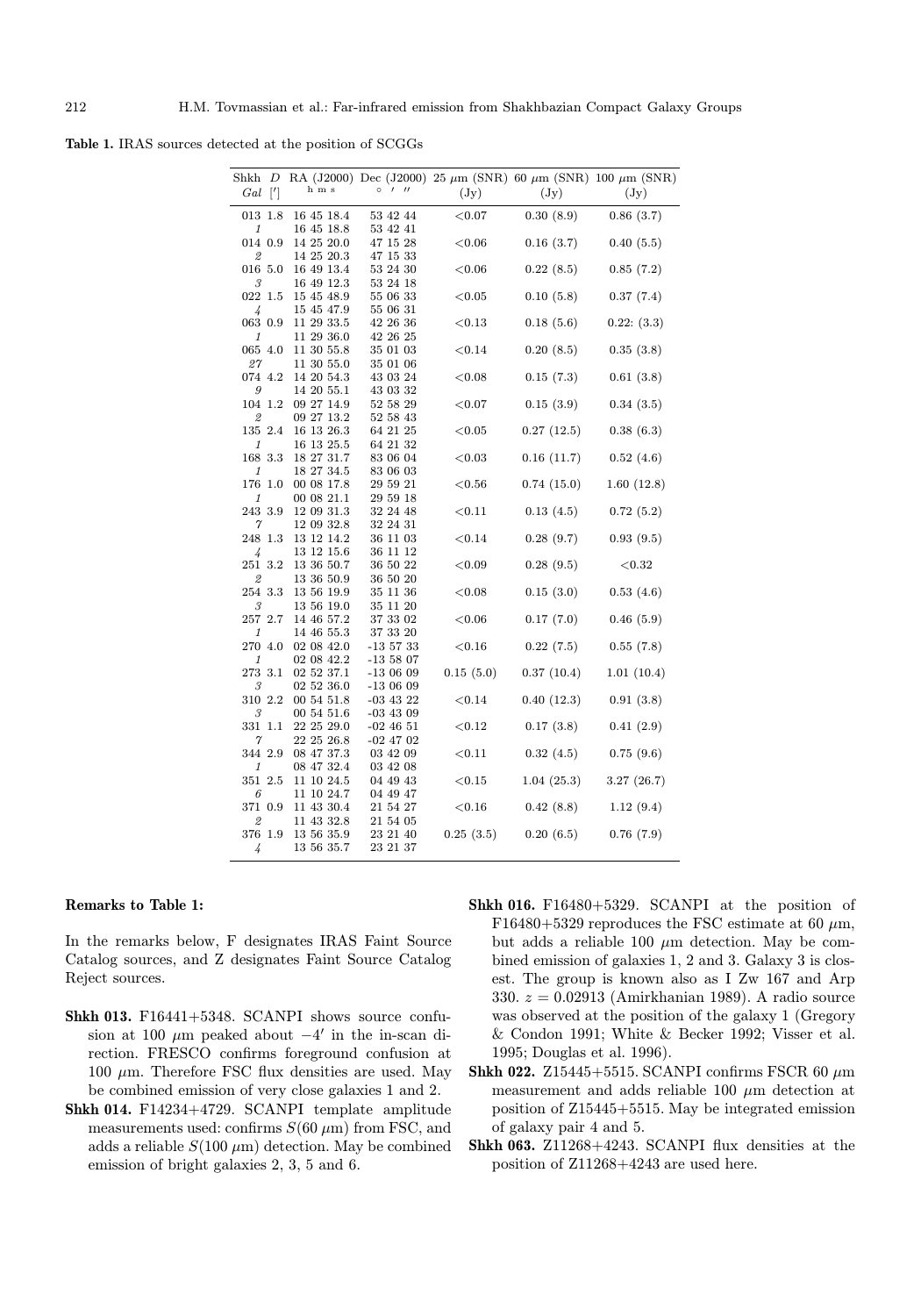- Shkh 065. Z11282+3517. The FIR source coincides with galaxy 27. SCANPI flux densities at the position of the FSCR source are listed; SCANPI confirms  $S(60 \mu m)$ from the FSCR and adds an estimate for  $S(100 \mu m)$ . It has a radio counterpart FIRST J113055.0+350104 (Becker et al. 1995). The group is identical with the cluster of galaxies A 1284.
- Shkh 074. F14189+4317. SCANPI estimates at the position of the FSC source are listed. SCANPI  $S(60 \mu m)$ agrees with the FSC within the uncertainties, and SCANPI provides an estimate for  $S(100 \mu m)$ . The IRAS source is associated with the eastern subgroup.
- Shkh 104. Z09236+5311. SCANPI flux densities at position of the FSCR source are listed here.  $S(60 \mu m)$ agrees with the FSC within the uncertainties, and SCANPI provides an estimate for  $S(100 \mu m)$ . May be combined emission of galaxies 2 and 3.
- Shkh 135. F16129+6428. SCANPI fluxes at the position of the FSC source are listed.
- Shkh 168. Z18340+8303. SCANPI fluxes at the position of the FSCR source are listed. Galaxies 1, 3, 4 and 5 are located in the central area of isophots. The radio source 8C 1834+830 (Hales et al. 1995) is at  $RA=18<sup>h</sup>$  $27^{\rm m}$  56.5, Dec=  $83^{\circ}05'55''$ , at a distance of 0.3 arcmin from galaxies 5 and 6.
- Shkh 176. F00057+2942. SCANPI fluxes at the position of the FSCR source are listed. May be combined emission of galaxies 1 and 4. Galaxies 5 and 9 are located nearby.
- Shkh 243. SCANPI measurements are listed here. A source size larger than the IRAS 100  $\mu$ m beam, very cool color temperature, and lack of a FSC or FSCR counterpart suggest this is possibly Galactic cirrus. The FIR source may be galaxy 7. The radio source FIRST J120932.9+322541 (Becker et al. 1995) is at about 1 arcmin from galaxy 7.
- Shkh 248. F13099+3626. SCANPI measurements at the position of the FSC source are listed here. The nearest galaxy to the center of isophots is the brightest galaxy 4. Galaxies 1, 3, 5 and 8 are nearby. The radio source FIRST J131213.1+361311 (Becker et al. 1995) is at about 2 arcmin from galaxy 4.
- Shkh 251. F13346+3705. SCANPI measurements at the position of the FSC source are listed here. May be combined emission of galaxies 1 and 2. The radio source FIRST J133647.3+364948 (Becker et al. 1995) is at about 1 arcmin from the mentioned pair of galaxies.
- Shkh 254. Z13541+3526. SCANPI measurements at the position of the FSCR source are listed here. Galaxy 3 is the closest to the center of isophots. Nearby are

galaxies 1, 7, 8, 9 and 10. The radio source FIRST J135619.1+351119 (Becker et al. 1995) is at the position of galaxy 3.

- Shkh 257. F14449+3745. SCANPI measurements at the position of the FSC source are listed here; SCANPI confirms  $S(60 \mu m)$  from the FSC and adds a reliable  $S(100 \mu m)$  measurement. May be combined emission of galaxies 1 and 6.
- Shkh 270. F02062−1411. SCANPI measurements at the position of the FSC source are listed here. SCANPI and FRESCO suggest a point source embedded behind Galactic cirrus. The brightest galaxy 1, and also galaxy 2 are closest to the center of isophots.
- Shkh 273. F02505−1318. SCANPI measurements at the position of the FSC source are listed here. May be combined emission of galaxies 3, 5 and 6. Nearby are galaxies 2 and 4.
- Shkh 310. F00523−0359. SCANPI measurements at the position of the FSC source are listed here. Galaxy 3 is in the center of isophots. Galaxies 1, 2, 4, 5 and 6 are located nearby.
- Shkh 331. Z22228−0302. SCANPI measurements at the position of the FSCR source are listed here. The brightest galaxy 7 of the group together with closest galaxies 3, 4 and 5 are located in the center of isophots.
- Shkh 344. Z08450+0353. SCANPI measurements at the position of the FSCR source are listed here.  $z = 0.0782$ (Tiersch et al., in preparation) Galaxy 1 is the closest to the center of isophots. Galaxies 3, 4 and 7 are located neraby.
- Shkh 351. F11078+0505. SCANPI measurements at the position of the FSC source are listed here. The source is identified with the brightest galaxy 6 (UGC 06212), located in the center of isophots. It has the same  $z = 0.030$  (Mathewson & Ford 1996), as other galaxies of the group (Kodaira et al. 1991, and Tiersch et al., in preparation). SCANPI shows a very weak source with  $S(60 \mu) \sim 0.3$  Jy about 2.5' from the bright peak of F11078+0505. This corresponds to the distorted FRESCO contours at this location (Fig. 2), and may represent emission associated with galaxy 4 or 5 in Shkh 351.
- Shkh 371. F11409+2211. SCANPI measurements at the position of the FSC source are listed here. All 5 galaxies of this very compact group are located in the central area of isophots.
- Shkh 376. Z13542+2336. SCANPI measurements at the position of the FSCR source are listed here. The extended 60  $\mu$ m and 100  $\mu$ m emission and cool color temperature suggest possible cirrus confusion.